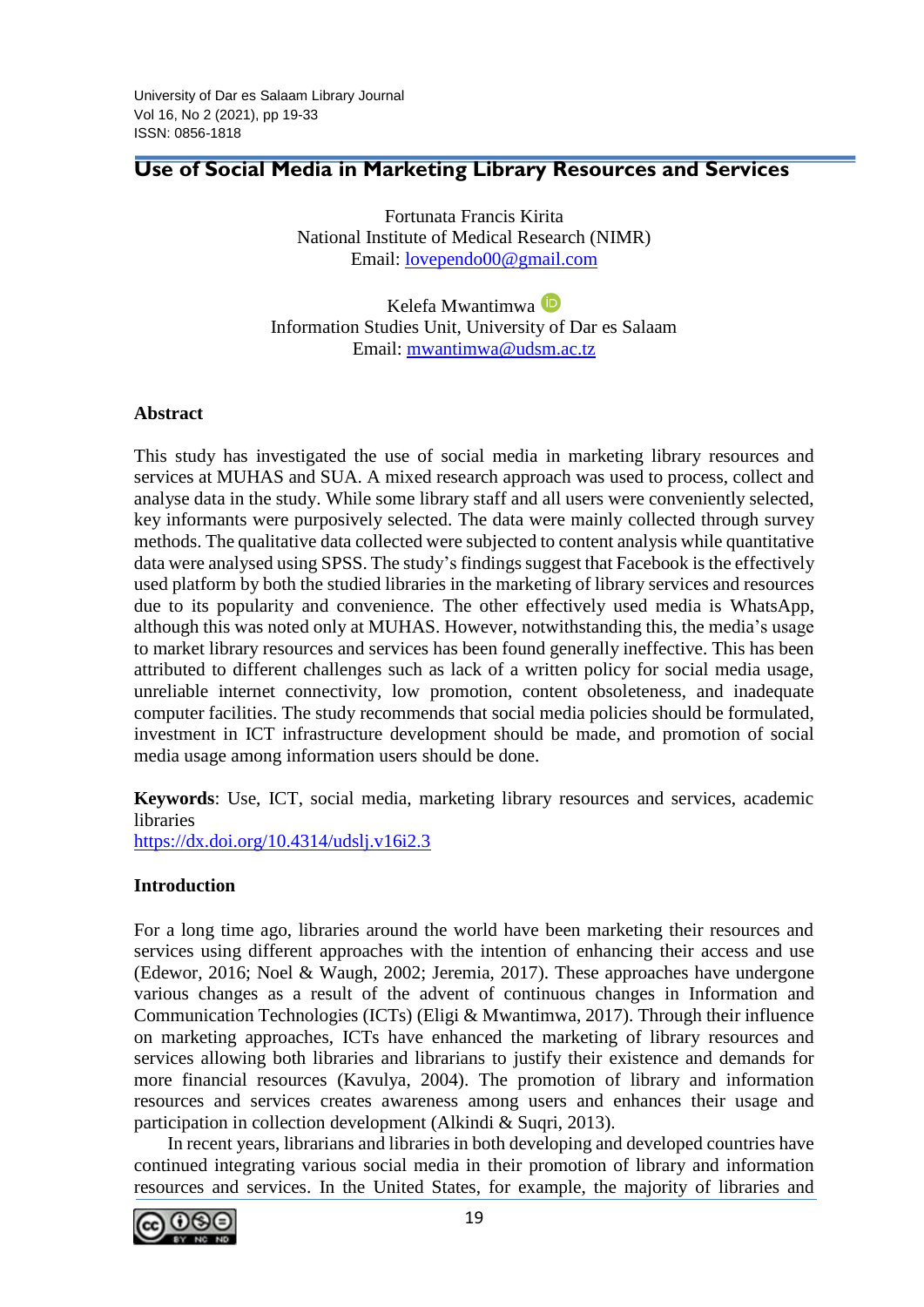information centres use social media platforms to market their library services. For example, South Carolina State Library (SCSL) has integrated a number of social media tools in service provision such as Facebook, Twitter, Blogging, YouTube, Flickr, Google Docs and Wikis (Landis, 2010). Similarly, academic libraries in China are adopting and applying social media to support library and information services. Luo, Wang and Hang (2013) found video series (e.g. Youku) as the most preferred social tools for information and knowledge sharing.

Accordingly, academic libraries in African countries such as South Africa and Nigeria are effectively adopting and using social media to support library resources and services marketing (Ezeani & Igwesi, 2012). On this, Bosch (2009) reports that libraries in South Africa have integrated social media (e.g. Facebook, Wikis, Delicious, YouTube and Podcasts) to support service provisions. This is also seen in Kenya where Abok and Kwanya (2016) noted that academic libraries use Facebook, WhatsApp, YouTube and Twitter to facilitate the sharing of information resources, the provision of reference services and professional networks information, and promotion of library services. Likewise, academic libraries in Tanzania are not lagging behind in this regard. This is evident in the libraries' use of web 2.0 technologies to foster their services. While Sokoine University of Agriculture (SUA) Library has adopted Facebook and Twitter, MUHAS uses Facebook, Twitter and blogs to support library and information services and resources (Mwantimwa & Nkhoma-Wamunza, 2016; Lwoga, 2014).

However, despite the adoption of social media in the library context, low usage of library services and resources in academic libraries is documented in several previous studies (e.g. Alphonce & Mwantimwa, 2019; Mollel & Mwantimwa, 2019; Manda, 2005; Mwantimwa et al., 2021). These studies have associated this problem with low awareness of some subscribed online library services and resources (Mwantimwa et al., 2017). Although several studies (e.g. Nduka, 2015; Jeremia, 2017) have been conducted on the marketing of library resources in higher learning institutions in Tanzania, little is known about the usage magnitude and effectiveness of social media platforms. It is against these observations that the present study has been carried with a focus to investigate the use of social media in marketing library resources and services at SUA and MUHAS. Specifically, the study intended to examine the types of social media university libraries use in the marketing of library resources and services; unveil the extent to which social media are effective in enhancing the marketing of library resources and services; and establish reasons for using social media in marketing library resources and services.

#### **Literature review**

#### *Types of social media used in the marketing of library resources and services*

In recent years, the world has witnessed the adoption and use of different types of social media platforms in the marketing of library services and resources. Social media platforms such as Blogs, Facebook, YouTube, Twitter, Myspace, Pinterest, Google Plus, Instagram, Mashup, Flickr, LinkedIn and Wikis are some of those used for this purpose (Abok & Kwanya, 2016; Mwantimwa & Nkhoma-Wamunza, 2016; Ezeani & Igwesi, 2012). Among these, libraries in the US mostly use Facebook to market their collections; for example South Carolina State Library (SCSL) uses this media followed by Twitter in addition to blogging, YouTube, Flickr, Google Docs and Wikis (Landis, 2010). The high usage of this media follows the heavy presence of higher learning students on this media in the USA (Zickuhr, 2010). This state presents library and information professionals with an opportunity to communicate with users and market resources and services to bigger audiences (Kyung-Sun & Sin-Sei-Ching Joanna, 2014).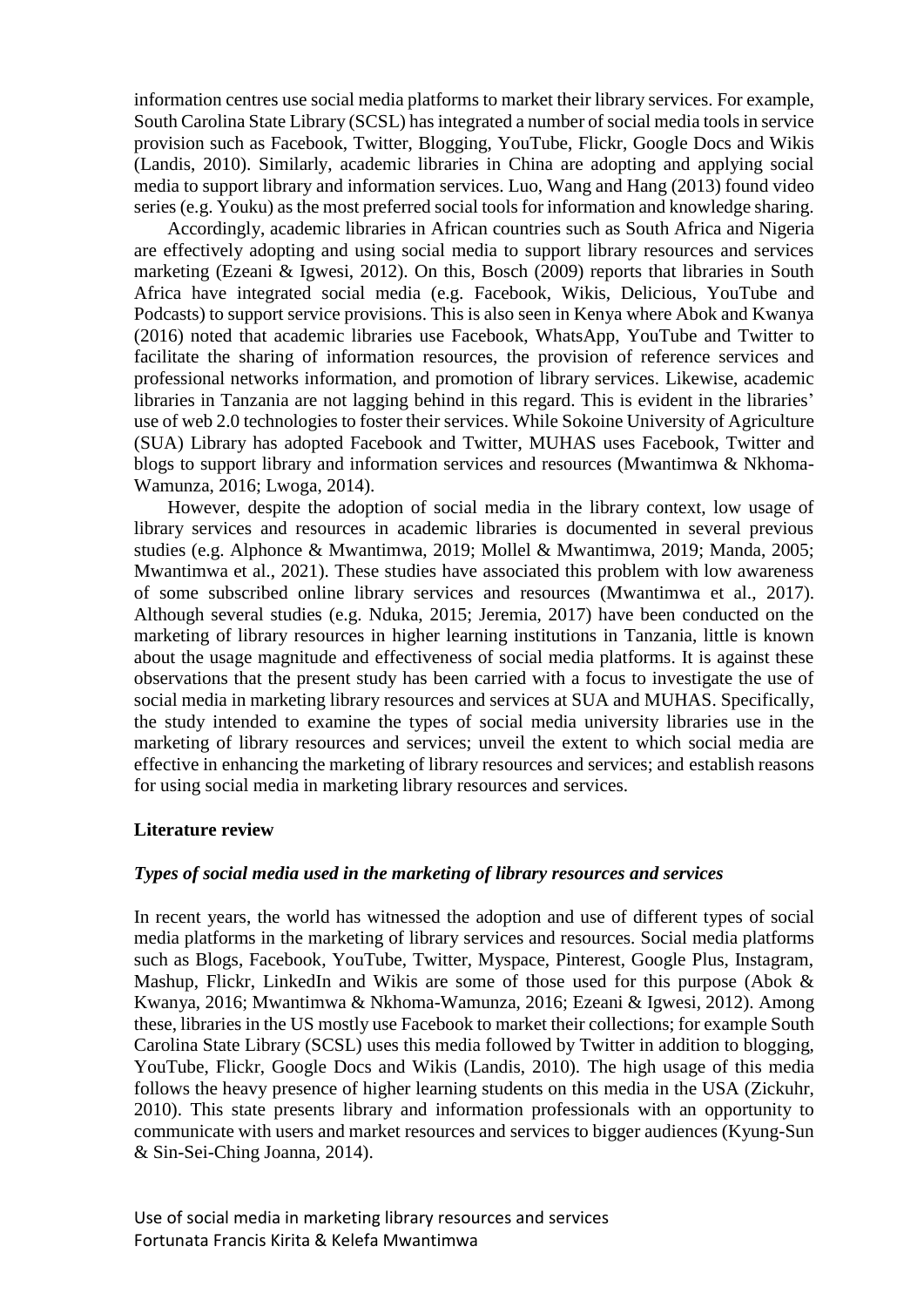University of Dar es Salaam Library Journal Vol 16, No 2 (2021), pp 19-33 ISSN: 0856-1818

In contrast, Luo, Wang and Hang (2013) found video series (e.g. Youku) as the most important social tools for marketing library services and resources. Furthermore, Khan and Bhatti (2012) assert that online news groups or forums, video sharing (YouTube), social networking (Facebook, MySpace), Wikis, professional networking and blogging are good avenues for marketing library resources and services. These media are used to spread news and service alerts, providing quick services updates to online users and publishing library news and press releases for online users. In all, these social media platforms allow libraries to promote their resources and services.

### *Effectiveness in social media usage to market library resources and services*

Literature (e.g., Kyung-Sun & Sin-Sei-Ching, 2014; Ezeani & Igwesi, 2012; Deng, Zhang & Xu, 2016; Luo, Wang & Han, 2013) shows that many librarians and information professionals in libraries and information centres actively use social media to promote library services and resources. Among the social media platforms effectively used for this purpose in the US and Singapore is YouTube. Similarly, students of various universities have been reported to heavily use Facebook to access library and information services (Zickuhr, 2010). Noting from Nigeria, social media sites such as Facebook, MySpace, Flickr, YouTube, Library thing, and Ning are important and effective in the promotion of library and information services (Ezeani & Igwesi, 2012). Among these platforms, Deng et al. (2016) reveal that Facebook is the most popular. In contrast, Nduka (2015) reported that social media are ineffectively used to promote library services and resources because the majority of the students were unaware of its wider applications for educational purposes. In support of this a study by Alphonce and Mwantimwa (2019) found that students used social media mostly for social purposes as opposed to education.

In fact, the effectiveness of social media in supporting library information services provision varies across individual libraries across the globe. For example, academic libraries in the US and China effectively use different social media apps such as We Chat, Facebook, Twitter, Weibo and blogs for this purpose (Deng, Zhang & Xu, 2016). Similarly, a study by Abok and Kwanya (2014) reported that Facebook, Twitter, Instagram and LinkedIn were the most popular and effective in this respect. The study disclosed that 58 percent of libraries in Kenya used Facebook on regular basis while 46 percent of them used Twitter and 30 percent used blogs. Other platforms effectively used for this purpose include Google+, Instagram, Pinterest, Flickr, Academia.edu and Research Gate. Mundt (2013) carried out a survey among German public and academic libraries to evaluate the marketing success of libraries' social media presence. The findings revealed that Facebook is particularly effectively used in marketing library resources. Also, Chu and Du (2013) investigated the use of social media in academic libraries, library staff perceptions of their usefulness and challenges faced in doing so. Like in other empirical studies, it was found that Facebook and Twitter were the most effective tools.

### *Reasons for using social media to market library resources and services*

Reasons for libraries' adoption and use of social media vary from one environment to another. One of the main reasons is that social media are free and allow users to easily create personal pages filled with content in the form of images, music, and videos. The social have a vast number of users hence attracting academic libraries with the opportunity of connecting them with their user communities (Jain, 2013; Kong, Chiu & Ho, 2016; Bosch, 2009. In

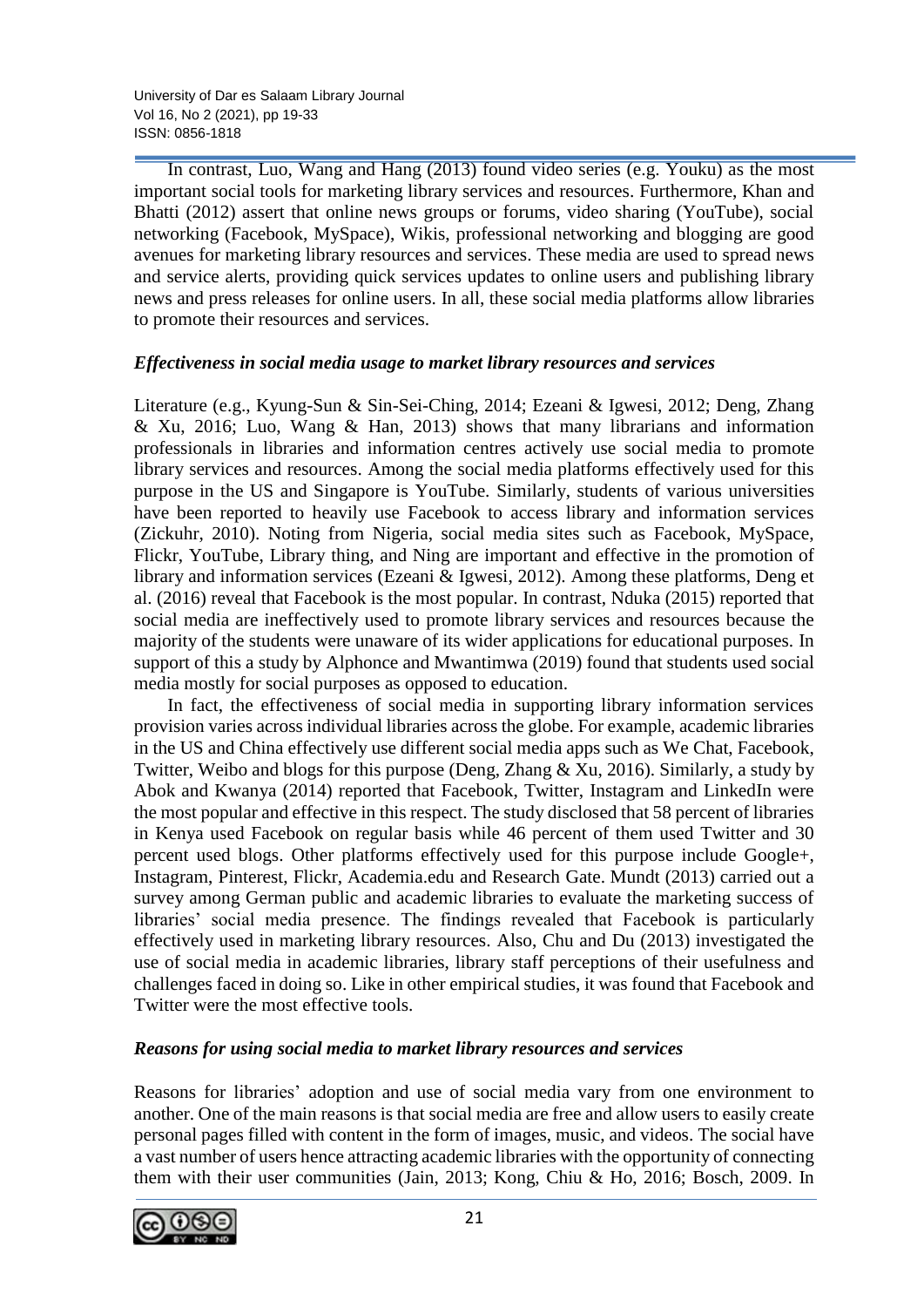addition, social media allows librarians and other information professional to communicate and share information with users and provide services to them (Kong, Chiu & Ho, 2016; Mwantimwa & Nkhoma-Wamunza, 2016; Nduka, 2015; Alisharqi, Hashim & Kutbi, 2015). Besides that, social media has increasingly become an integral part of library and information professionals' lives worldwide and have revolutionised communication, marketing of library resources and services, and information sharing. In fact, in their diversity, social media platforms serve as avenue for news, announcements and social interaction among library staff and users (Deng et al., 2016; Ezeani & Igwesi, 2012; Kong, Chiu, & Ho, 2016; Abok & Kwanya, 2014; Hashim et al., 2016). Findings from a study by Chu and Du (2013) reveal that social media were used to accelerate interactions between librarians and students. In other words, libraries' social media usage helps libraries to keep their image alive in the minds of user communities.

Apart from that, Khan and Bhatti (2012) contend that social media normally allow libraries to capture the attention of online users and advertise their resources and services to them and foster knowledge sharing. According to Nduka (2015), the use of social media to market library resources and services saves time, is cost effective, exciting, stimulates users, and facilitates access to and use of library resources and services. The media also facilitate instant information dissemination to communities in a creative manner and allow library staff to reach more users. In addition, these media give users an opportunity to ask questions and get prompt answers from the library staff (Alphonce & Mwantimwa, 2019). In this regard, Landis (2007) asserts that the use of social media in marketing library resources and services saves time and money while allowing libraries to easily reach users. Likewise, Abok and Kwanya (2014) insist that social media tools provide librarians and libraries with the capacity to engage users in multi-directional communication while promoting library services and resources beyond geographical boundaries and physical library buildings.

### *Literature gap*

The literature reviewed reveals that much has been written on the adoption and use of social media to market library services. In fact, various studies have covered the use of social media (Landis, 2007; Nduka, Ezeani, & Igwes, 2015) while a few (e.g. Burkhardt, 2010) have covered the usage of social media to market library resources and services. In contrast, studies carried out in Tanzania (e.g. Mwantimwa & Khoma-Wamunza, 2016; Lwoga, 2014) have examined the integration of web 2.0 technologies in library services provision in university libraries. In other words, there are hardly any studies that have examined how effectively social media is being usage to market library resources and services in Tanzanian libraries. As such, this study set out to fill this gap.

### **Research design and methods**

This study used descriptive research design which combined qualitative and quantitative approaches. The use of a mixed research approach increases the credibility and reliability of the data. This entails that the study has benefited from the strengths of both the approaches. In a mixed research approach, a researcher chooses to combine different types of research designs deemed suitable for addressing research questions. In this case, the study can produce a combination of statistical and experiential data. The quantitative approach was instrumental in gaining insights pertaining to the frequency and trends of social media usage, types of social media used, and reasons for using the media. On the other hand, the use of qualitative approach was necessary so as to answer questions that could otherwise not have been answered quantitatively. In addition, the use of this method helped to offset the weakness of the quantitative approach. In fact, the approach was considered appropriate for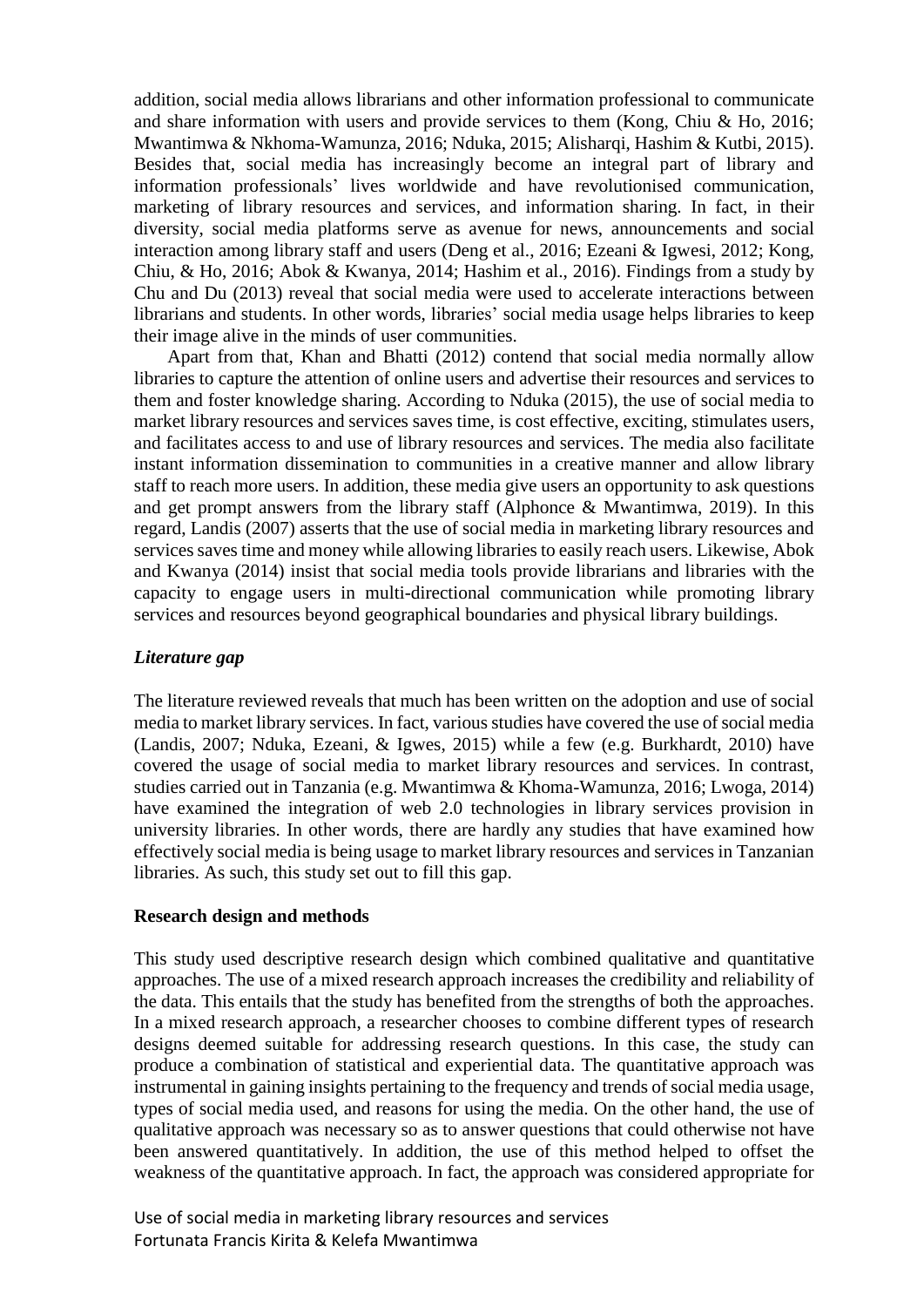exploring the perceptions, opinions, and attitudes towards the use of social media in marketing library resources and services.

The study was conducted at the libraries of the Muhimbili University of Health and Allied Sciences (MUHAS) in Dar es Salaam and Sokoine University of Agriculture (SUA) in Morogoro region. The libraries were chosen because they use social media to market their services and resources. These academic libraries are among those that have integrated ICTs in their operations and service provision. Specifically, the two libraries have integrated web services to support the promotion, dissemination and sharing of information among librarians and patrons. More significantly, the two libraries have formalised the use of social media to support the promotion of services resources, and dissemination and sharing of information and knowledge to enhance the accessibility and usability of library and information resources and services.

The population of this study included librarians, students and academicians. Librarians were involved because they market library resources whereas students and academicians are the users of the marketed library resources and services. In all, 105 respondents (64 students, 26 academic staff and 15 library staff) participated in the study. Among these, 59 were drawn from SUA and 46 from MUHAS. The respondents were selected mainly using convenience and purposive sampling. Purposive sampling is a technique that allows a researcher to select a sample on the basis of his or her knowledge of the study population and its elements, and in accordance with specific research aims. It is based on a researcher's judgment and the purpose of the study (Babbie, 2011). Whereas other library staff and library users (students and academicians) were selected conveniently, library directors were purposively selected. These respondents were selected because they were expected to provide valuable information on the effectiveness of using social media in marketing library resources and services in their universities.

Regarding data, both secondary and primary data were collected using different methods. According to Aina (2002), the choice of research methods depends on the purpose of the research and the research questions being asked. This study used multiple data collection methods. The use of multiple methods tends to minimise the degree of specificity of certain methods of particular bodies of knowledge, allows for the triangulation of data collection tools, and enhances the validity and reliability of findings. To capture such attributes in this study, cross-sectional structured questionnaires were employed and supplemented by in-depth interviews and analysis of documentary sources.

During data analysis, various methods were used to code, organise and summarise data collected from the field. Both qualitative and quantitative data were processed and analysed in line with the objectives of the study. The qualitative data collected from interview sessions were transcribed and then subjected to content and thematic analyses. Accordingly, the quantitative data was coded, organised and analysed using the Statistical Product and Service Solutions (SPSS) version 16 to derive descriptive statistics such as frequencies, percentages which have been presented in tables and charts. The frequency and percentages are important in establishing trends and extent of social media application.

### **Results and interpretation**

### *Socio-demographic characteristics of the respondents*

The study collected personal information of respondents so as to categorise them by the institutions they worked for, gender, age, level of education, level of study, position and

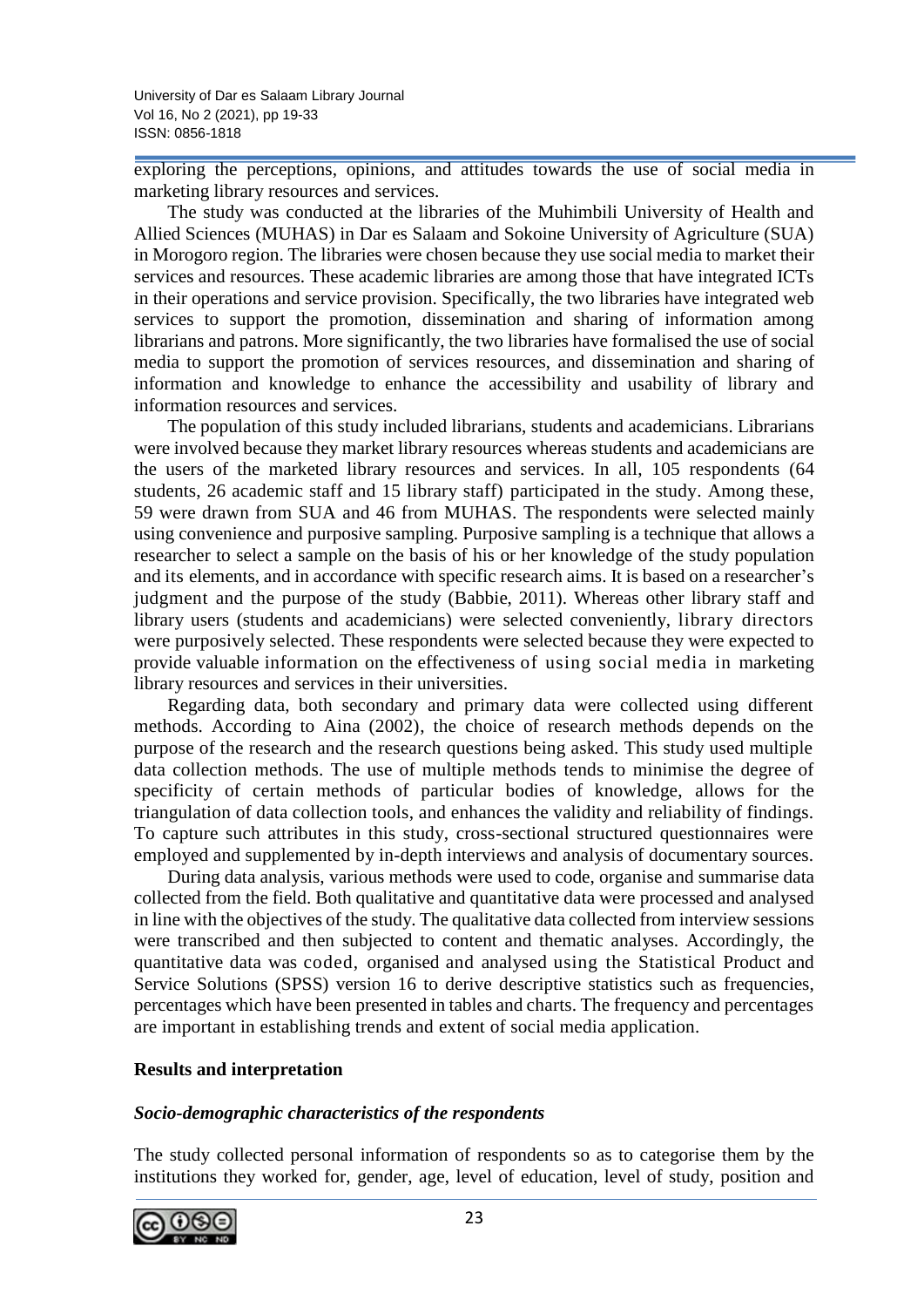work experience. Demographic characteristics are vital in understanding service provision and usage. Descriptive statistics (e.g. frequencies and percentages) were derived from the available data to compare various categories of the variables as Table 1 summarises:

| Socio-demographic $(n = 105)$            |                     | <b>Frequency</b>         | $\frac{0}{0}$ |
|------------------------------------------|---------------------|--------------------------|---------------|
| Institution $[n = 105]$                  | <b>SUA</b>          | 59                       | 56.2          |
|                                          | <b>MUHAS</b>        | 46                       | 43.8          |
| Gender [ $n = 105$ ]                     | Female              | 37                       | 35.2          |
|                                          | Male                | 68                       | 64.8          |
| Age $[n = 105]$                          | Below 20            | $\mathbf{1}$             | 1.0           |
|                                          | 20-29               | 64                       | 61            |
|                                          | 30-39               | 24                       | 22.9          |
|                                          | 40-49               | 13                       | 12.4          |
|                                          | $50+$               | 3                        | 2.9           |
| Level of education $[n = 41]$            | Diploma             | 9                        | 22            |
|                                          | <b>Bachelor</b>     | 5                        | 12            |
|                                          | <b>Masters</b>      | 17                       | 41            |
|                                          | PhD                 | $\overline{7}$           | 17.4          |
|                                          | Not use             | 3                        | 7.2           |
| Students' level of study $[n = 64]$      | Undergraduate       | 54                       | 84.3          |
|                                          | Postgraduate        | 10                       | 15.6          |
| Status of respondents $[n = 105]$        | Academic staff      | 26                       | 24.8          |
|                                          | Students            | 64                       | 61            |
|                                          | Library staff       | 15                       | 14.3          |
| Position of library staff $[n = 15]$     | Senior librarian    | $\mathfrak{Z}$           | 20            |
|                                          | Principal librarian | $\overline{c}$           | 13.3          |
|                                          | Assistant librarian | 5                        | 33.3          |
|                                          | Library assistant   | $\overline{\mathcal{L}}$ | 26.7          |
|                                          | Library officer     | 1                        | 6.7           |
| Experience of library staff ( $n = 15$ ) | $0-5$ years         | 6                        | 40            |
|                                          | 6-10 years          | 5                        | 33.3          |
|                                          | $11-15$ years       | $\overline{c}$           | 13.3          |
|                                          | $16-20$ years       | $\mathbf{1}$             | 6.7           |
|                                          | $20+$ years         | $\mathbf{1}$             | 6.7           |

**Table 1**: Socio-demographic characteristics

This findings entail that most (56.2%) of the respondents were from SUA. Comparing the two universities, SUA has a bigger population of students and staff than MUHAS. This can be attributed to the fact SUA has more academic departments. Regarding gender, the results show that more than three fifths (65%) of the respondents were males whereas 35 percent were females. This implies that the majority of the respondents were males. Agewise, the findings indicate that most (61%) of the respondents were aged between 20 and 29. This is an understandable fact considering that students made a significant percentage of the respondents. The findings further indicate that staff members were holders of diplomas, bachelors, masters and PhDs. In fact, majority of academic staff held master's degrees, followed by those with PhDs and bachelor's degrees. This trend is not the same for library staff, as most of them held either a diploma or a bachelor's degree.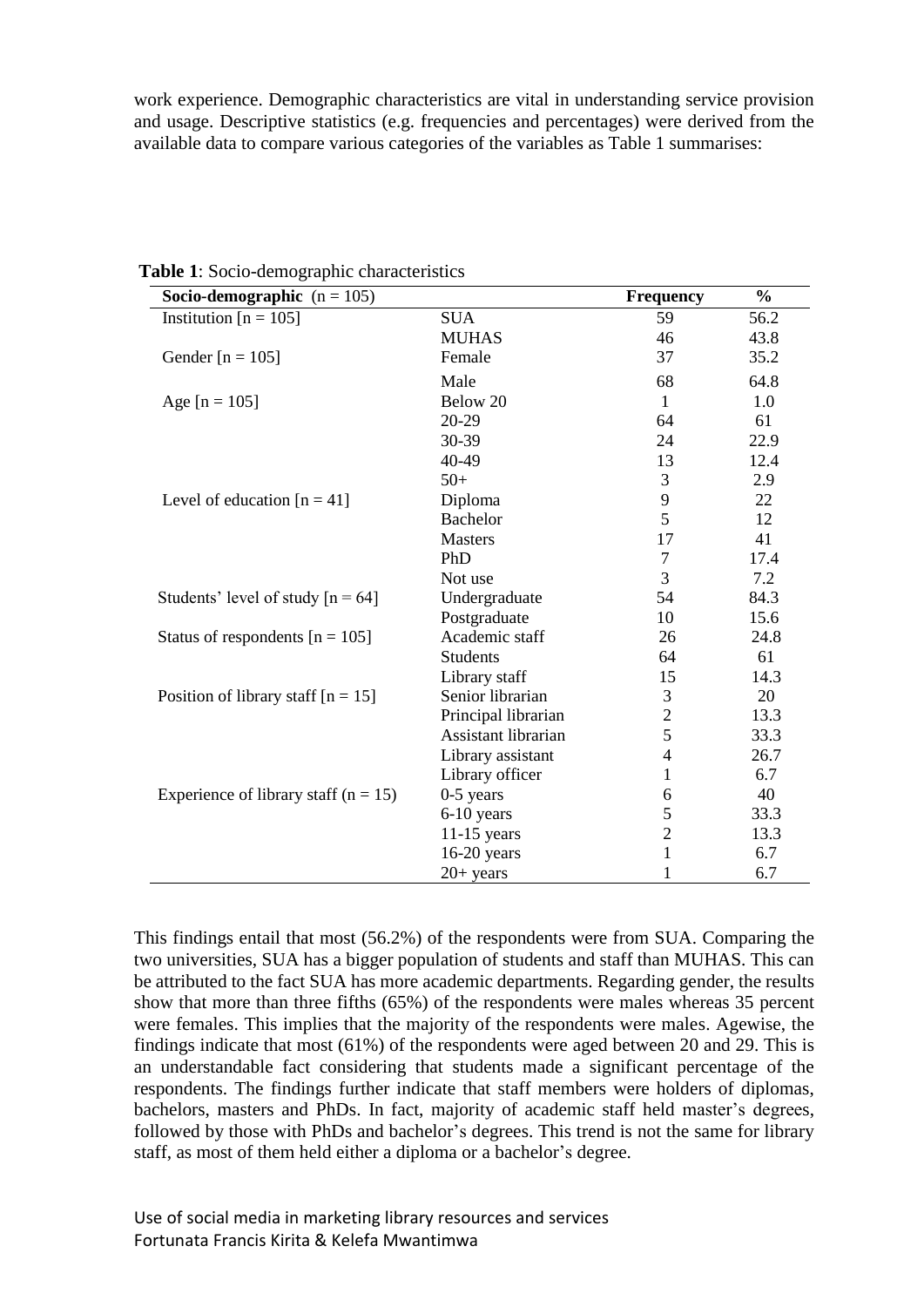University of Dar es Salaam Library Journal Vol 16, No 2 (2021), pp 19-33 ISSN: 0856-1818

Besides, the findings show that a significant percentage (84.3%) of the students that participated in the study were undergraduates. This is associated with the fact that the enrolment of undergraduate students is higher than that of postgraduate students. Another explanatory factor is that higher educational loans from Higher Education Students Loans Board (HESLB) are more accessible to undergraduates than postgraduates as affirmed by Eligi (2015). Along that, the findings show that majority (61%) of the respondents were students. This category was followed by academic staff (25%) and library staff (14%). The big presence of students in the sample is a result of their domination of university populations. This extent of students' presence in the sample has not negatively affected the results being presented because their presence was good for measuring the use of social media to market library resources and services.

Regarding library staff's positions, the findings suggest that around a third (33%) of library staff are assistant librarians while 27% were library assistants. The findings further indicate that a few of the staff were senior librarians, principal librarians while one was a library officer. This is associated with the fact that only a few librarians reach the level of senior and principal librarians. With regard to the working experience, the results show that 40% the library staff had been in this line of work for less than five years whereas 33% were in it for a period between 6-10 years. Furthermore, the findings suggest that very few of them had work experiences of 11 to 20 years while other had over 20 years of experience.

### *Pathways to awareness of library resources and services*

The study sought to establish how respondents became aware of library resources and services. This was done to establish how awareness about resources and services is raised by the libraries studied so as to identify the channels used and the frequency of their use. Table 2 presents the outputs generated from the data collected:

| Ways $(n = 90)$ | <b>Frequently</b> | <b>Occasionally</b> | <b>Never</b> |
|-----------------|-------------------|---------------------|--------------|
| Colleagues      | 30 (33.3%)        | 33 (36.6%)          | 27 (29.9%)   |
| General meeting | $6(6.6\%)$        | $15(16.6\%)$        | 69 (77.0%)   |
| Text messaging  | 15 (16.6%)        | $18(20.0\%)$        | 57 (63.3%)   |
| Mails           | $11(12.2\%)$      | 21 (23.3%)          | 58 (64.4%)   |
| Websites        | 56 (62.2%)        | $18(20.0\%)$        | 16 (17.7%)   |
| Notice boards   | 35 (38.8%)        | 24 (26.6%)          | 31 (34.3%)   |
| Social media    | 33 (36.6%)        | 22 (24.4%)          | 35 (38.8%)   |

 **Table 2:** Ways of becoming aware of library resources and services

In general, the findings reveal that various channels are used to raise awareness about library resources and services. Specifically, the majority of library users involved in the study are made aware of the services and resources through websites (82.2%) and social media (61%) platforms. This suggests that institutional websites are the most used channels to promote services and resources. This avenue publicly portrays the profile of an institution, including library resources and services available. The findings also indicate that noticeboards are highly used to raise awareness on the library resources and services as cited by 65.4% of users. Evidently, during the fieldwork, the researcher observed the presence of noticeboards in different locations of the studied universities. Furthermore, the findings affirm that oral communication is one of the important means of sharing information on library resources and services as proven by 69.9% and 23.2% of respondents who identified colleagues and

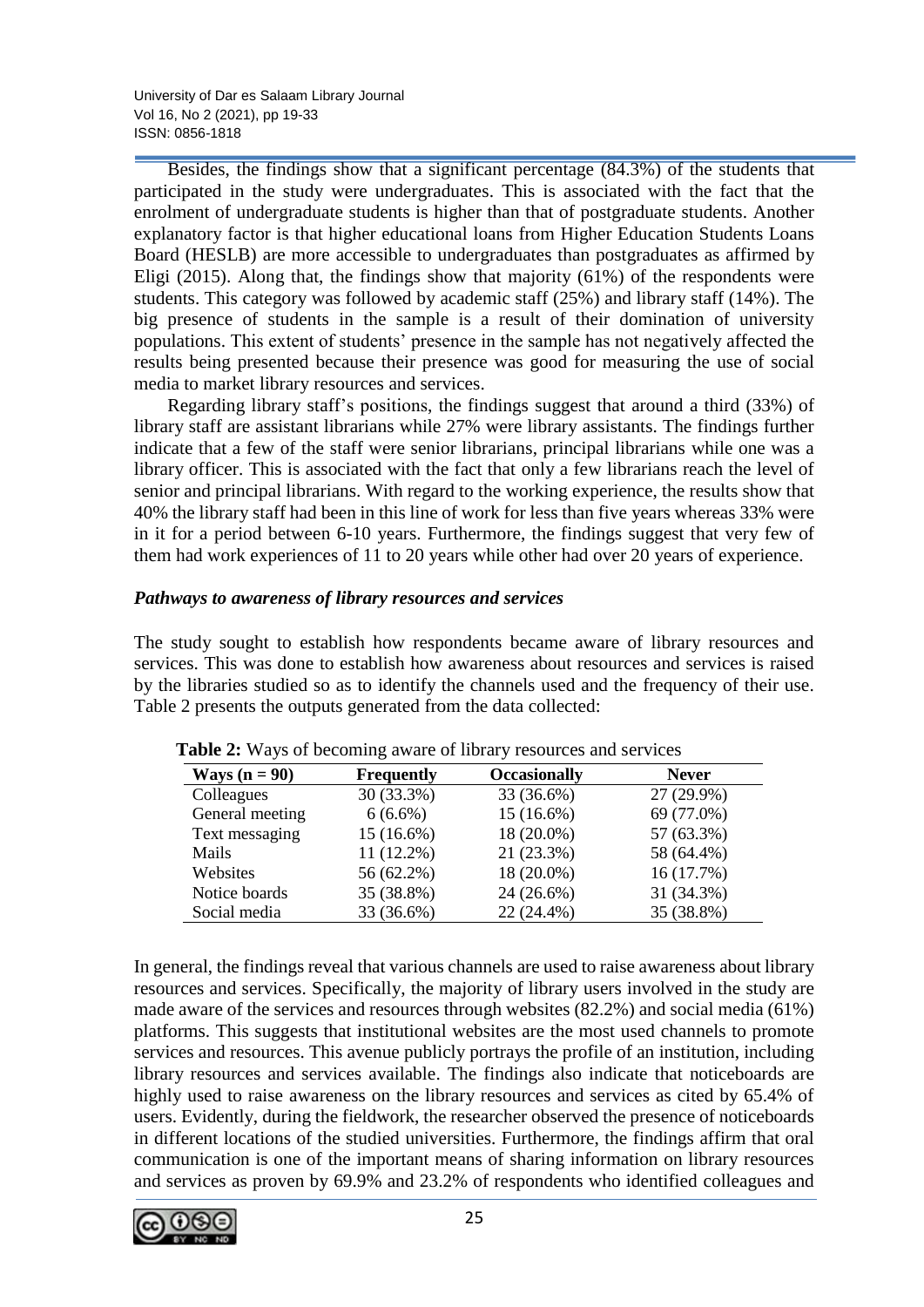meetings as their source of information about resources and services respectively. One of the key informants responded to a question on this as following:

We have a WhatsApp group for academic staff through which the library director shares information with other colleagues on newly-acquired library resources. This group is frequently used to disseminate information and promote library services and resources. WhatsApp is an important platform for promoting and sharing information on library services and resources faster and conveniently. Assurance of reaching large population of academic staff is higher when using this channel.

The narration confirms the use of social media to promote library services and resources at the two librarians studied. Noting from the quotation, social media appears to be viewed as a very important platform for marketing library resources and services.

### *Use of social media in marketing of library resources and services*

Under this section, results on library staff's use of social media to market services and resources are presented. The results show that 12 (80%) of the respondents agreed that they use the media to market their services and resources while three (20%) said they do not. The results suggest that the media are used by the majority of library staff for this purpose. Along this, the study also sought to determine the types of social media the staff use to market library services and resources. The data outputs generated are shown in Table 3:

| Social media | <b>Frequency</b> | <b>Percent</b> |
|--------------|------------------|----------------|
| Facebook     | 77               | 73.3           |
| WhatsApp     | 34               | 32.4           |
| Twitter      | 32               | 30.5           |
| You Tube     | 19               | 18.0           |
| Instagram    | 14               | 13.3           |
| <b>Blogs</b> | 11               | 10.5           |

 **Table 3:** Social media used to market library services and resources

The findings reveal that a significant percentage (73.3%) of library staff cited Facebook as the most used platform to market library resources and services. Similarly, during interview sessions, one key informant informed that "Facebook is preferred by the majority of users due to its popularity and convenience of use". Moreover, the findings portend that WhatsApp and Twitter were moderately deployed in the marketing of library services and resources. Overall, these findings show that SUA has adopted and uses Facebook, WhatsApp, YouTube, and SUA TV (an online TV) whereas MUHAS largely uses Facebook and WhatsApp. Regarding WhatsApp, one key informant testified that:

It is apparent that WhatsApp is increasingly becoming a popular social media in the promotion of products and services. This follows rapid ICT developments that have seen the birth and popularity of devices such as smartphones, tablets and other electronic gadgets that foster the deployment of social media such as WhatsApp and Facebook in marketing. A large portion of students and academic staff have smartphones.

Accordingly, one of the respondents interviewed said: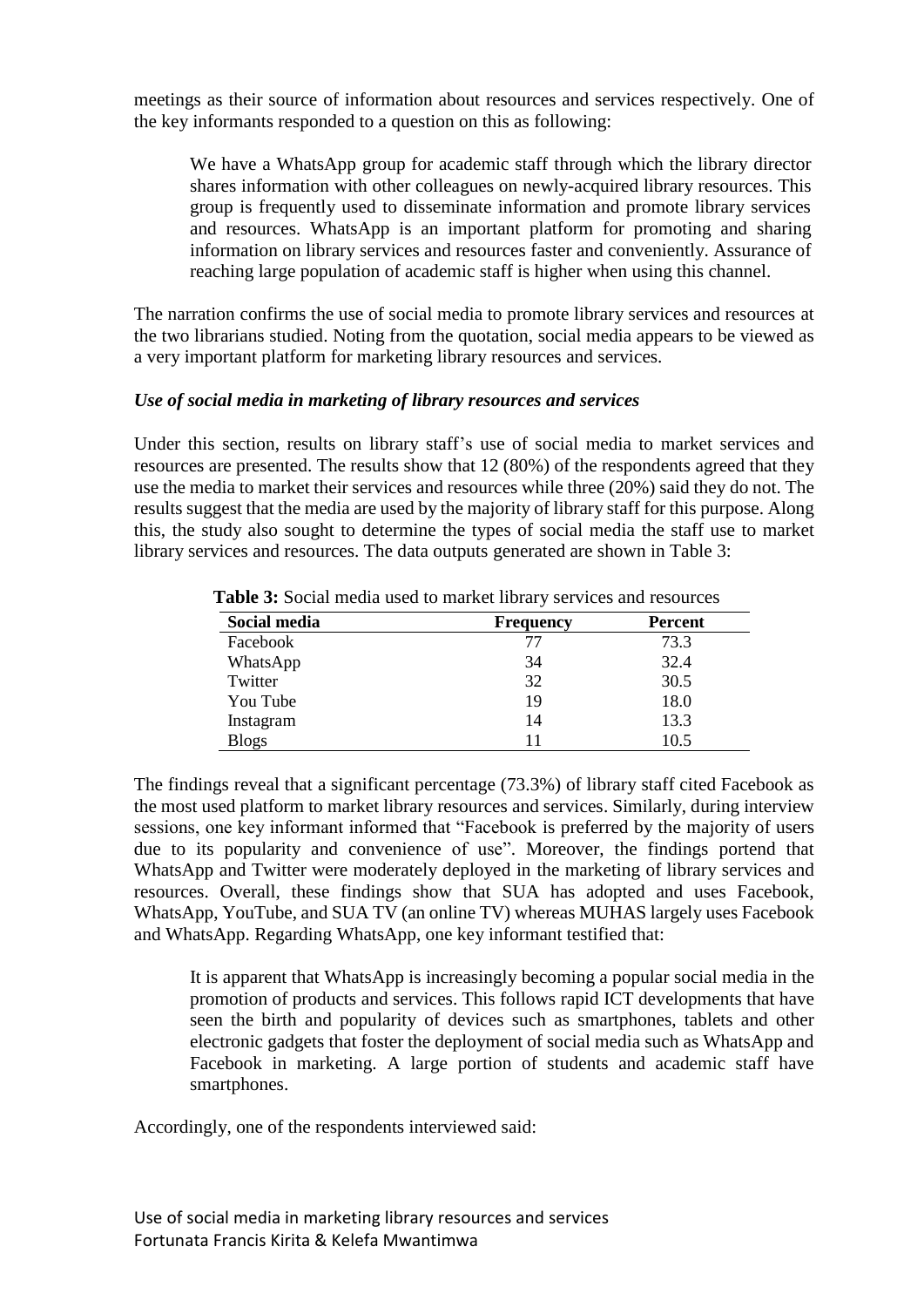We select some few social media such as Facebook, WhatsApp, YouTube, LinkedIn and ResearchGate based on their popularity, relevance and appropriateness. We also we consider the media that attract a significant number of our users, especially youths and young adults who are eager to deploy social media.

Furthermore, another respondent asserted that:

Instagram, YouTube, Google and Blogs are some of the popular social media but they are still not used for promoting library resources and service. Instagram is popular but it is not appropriate for academic purposes, particularly in library and information science. Instagram is not designed for educational purposes; however, librarians could innovatively find a way to effectively use it to market and promote library resources and services so as to take advantage of the presence of a large number of users on it. Popularity, relevance and appropriateness are important determinants of decisions to adopt and apply social media in library settings.

These narrations entail that the adoption and application of social media depend on different factors. Evidently, popularity, relevance, and appropriateness are important factors in this regard. Along these, usefulness, ease-of-use and positive attitudes of individual library users and librarians are important. On the other hand, the study has found that some social media platforms mentioned by the librarians were insignificantly used to promote library resources and services.

# *Effectiveness of social media in marketing library resources and services*

The study also had questions that sought to establish the level of effectiveness of social media usage in the promotion of library services and resources. The questions were important in establishing an understanding on the kinds of social media effectively used for this purpose. To gauge effectiveness of social media in marketing library resources and services, an ordinal scale (i.e.  $1 = \text{Very effective}, 2 = \text{Effective}, 3 = \text{Ineffective}$ ) was used as the results in Table 4 show:

| Social media | <b>Very effective</b> | <b>Effective</b> | <b>Ineffective</b> |
|--------------|-----------------------|------------------|--------------------|
| Facebook     | 52 (49.5%)            | 23 (21.9%)       | 33 (31.4%)         |
| WhatsApp     | 24 (22.9%)            | $19(18.1\%)$     | $62(59.0\%)$       |
| Twitter      | 26 (24.8%)            | 38 (36.2%)       | 41 (39.0%)         |
| You Tube     | $11(10.5\%)$          | $22(20.9\%)$     | 72 (68.6%)         |
| Instagram    | $9(8.6\%)$            | $19(18.1\%)$     | 77 (73.3%)         |
| <b>Blogs</b> | $10(9.5\%)$           | 28 (26.7%)       | $67(63.8\%)$       |

| <b>Table 4:</b> Effectiveness of social media in marketing library resources and services |  |  |  |
|-------------------------------------------------------------------------------------------|--|--|--|
|                                                                                           |  |  |  |

The results in Table 4 show that majority (71.4%) of respondents cited Facebook as the most effectively used media followed by Twitter (61.0%) and WhatsApp (41.0%). Blogs appear to be the least effectively used. The reasons for effectiveness use of Facebook, Twitter and WhatsApp were provided by some of key informants during interview sessions. For example, the findings show that availability of relevant policies fosters the usage of social media in the two libraries. On this, a key informant at SNAL said:

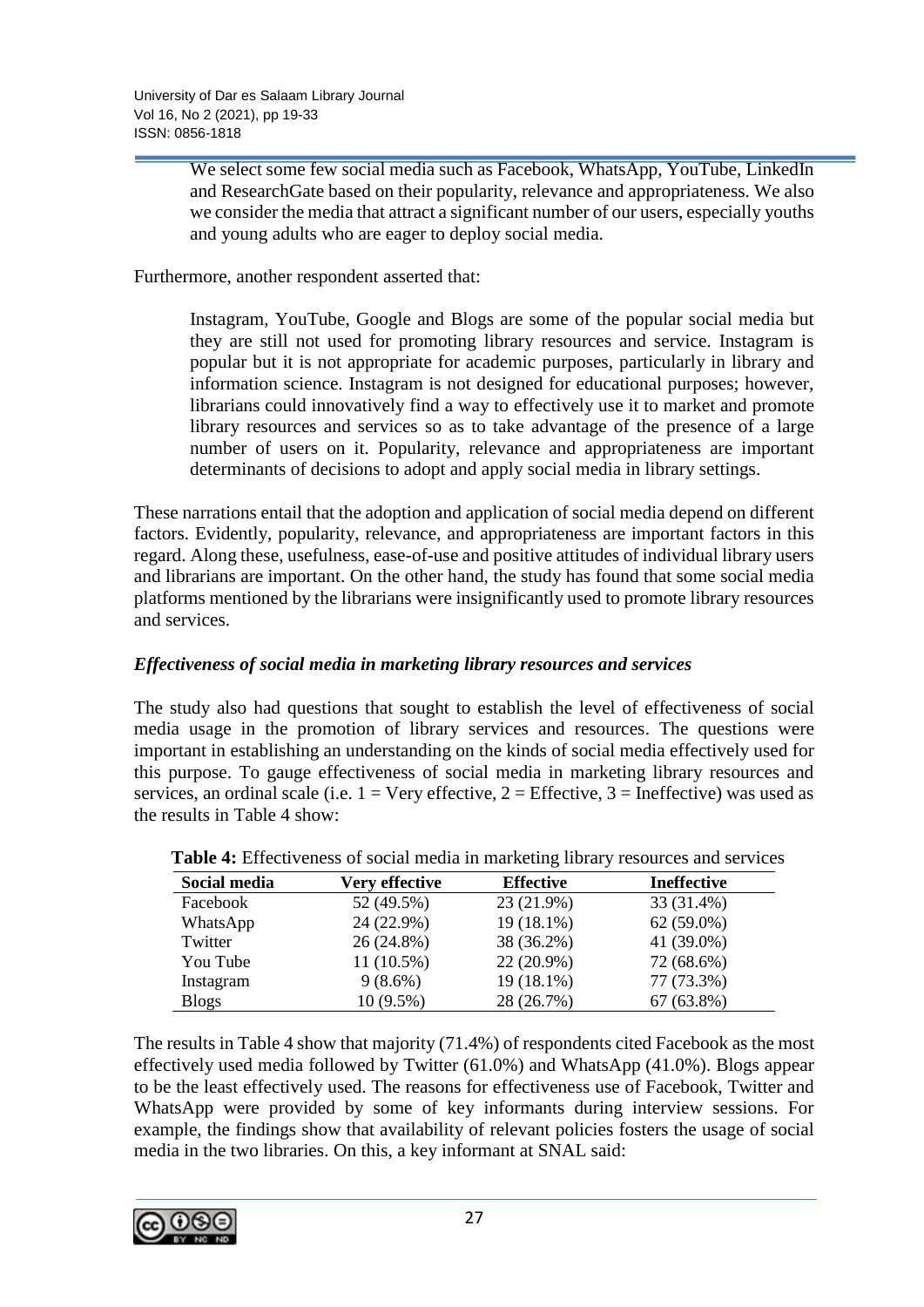We have policies such as library development policy; SNAL collection development; repository policy and SUA ICT policy. These policies place particular emphasis on the dissemination of information and library services through different media to increase awareness about and visibility of library materials.

This quotation shows that the libraries surveyed have policies and operational procedures in place which indirectly guide their usage of electronic systems such as social media. However, the findings show ineffective usage of the media to market resources and services as evident in the limited sharing of information through the media. One of the key informants interviewed shared this on this matter:

Information posted on the Facebook does not reflect library services and resources available. Facebook is frequently used to announce workshops. These announcements are generally on the records management and organisation of knowledge workshops for professionals and not those aimed at promoting resources and services.

Ineffectiveness use of social media was noted in users' limited awareness about the media platforms that are used to market library services and resources as one key informant narrated:

A large segment of our students are not aware of the kinds of social media used to promote library services and resources. This works against us in addition to the irrelevance to our marketing cause of the information posted on these platforms. There is inadequate provision of instructions on how to use social media platforms to access information related to library resources and services.

This testimony suggests that library users' low awareness about social media platforms used to market services and resources undermines effective usage of social media to market library resources and services. Therefore, despite the heavy usage of social media among university students, the media appear to be inadequately used to inform them about library services and resources as confirmed by their complaints about limited promotion. Adding to these, another key informant narrated that:

Social media are not effectively used to market library resources and services. Factors such as unreliable internet connection, low bandwidth, obsolete of contents, inadequate computers and lack of online reference librarians limit effectiveness in the use of this media for this purpose.

This entails that information services and resources' promotion and marketing through social media remains largely unsatisfactory, which obvious leads to their underutilisation. Library users associated this problem with low priority of social media usage in marketing library services and resources. However, observations made oppose these findings from library staff interview data. Contrary to what was learned through interviews, ICT facilities such computers did not seem like a big problems at the moment data were collected. In addition, most students had smartphones through which social media is accessible. Nevertheless, the findings suggest that social media is ineffectively used to market library resources and services and this is a result of various factors.

### *Reasons for using social media in marketing library resources and services*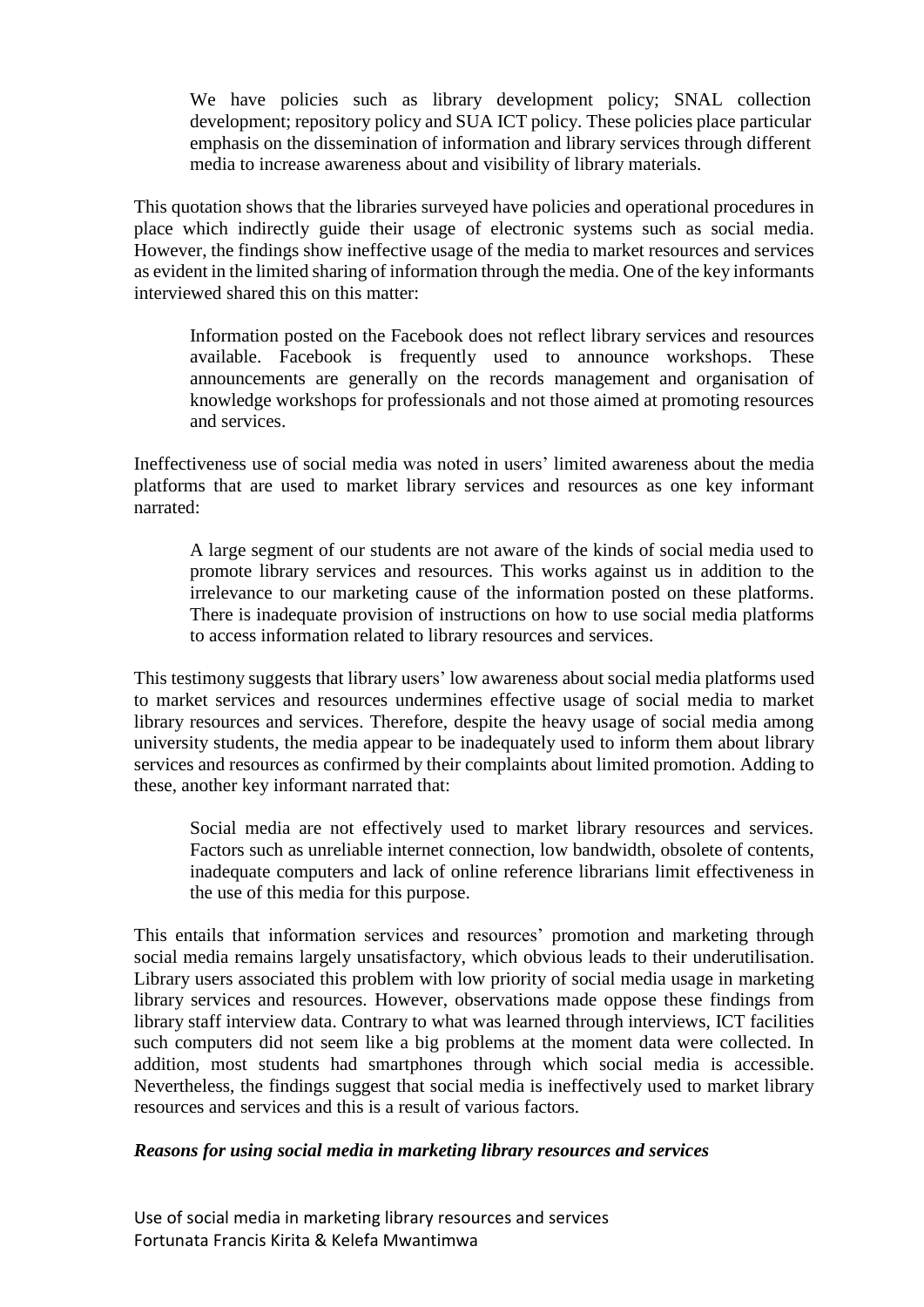The study also established the reasons for using social media in marketing library resources and services. Respondents were asked to indicate their perceptions on the use of this media on an ordinal scale and their responses have been summarised in Table 5:

| <b>Reasons for using social media</b>       | Agree        | <b>Neutral</b> | <b>Disagree</b> |
|---------------------------------------------|--------------|----------------|-----------------|
| Friendliness of social media                | 84(80%)      | $11(10.5\%)$   | $10(9.5\%)$     |
|                                             |              |                |                 |
| Convenience for raising awareness           | 76(72.4%)    | $18(17.1\%)$   | $11(10.5\%)$    |
| Effective information dissemination         | 72(68.6%)    | $17(16.2\%)$   | $16(15.2\%)$    |
| Ease of use                                 | $80(76.2\%)$ | $8(7.6\%)$     | $17(16.2\%)$    |
|                                             |              |                |                 |
| Easy reaching of larger numbers of libr.    | 77(73.3%)    | $9(8.6\%)$     | $19(18.1\%)$    |
| users                                       |              |                |                 |
| Facilitates knowledge sharing               | 70(66.7%)    | $3(2.9\%)$     | 32(30.5%)       |
|                                             |              |                |                 |
| Facilitates communications                  | $61(58.1\%)$ | $14(13.3\%)$   | 30(28.6%)       |
|                                             |              |                |                 |
| They are learning and teaching tools        | $64(60.9\%)$ | $8(7.6\%)$     | 33(31.4%)       |
|                                             |              |                |                 |
| They enable virtual discussions             | $47(44.8\%)$ | $19(18.1\%)$   | 39(37.1%)       |
|                                             |              |                |                 |
|                                             |              |                |                 |
| The enabling multiple access to information | $61(58.1\%)$ | $6(7.7\%)$     | 38(36.2%)       |
| Allow quick feedback provision              | 70(66.7%)    | $22(20.9\%)$   | $13(12.4\%)$    |

 **Table 5**: Reasons for using social media in marketing

Generally, the findings in Table 5 suggest that social media's use in marketing library resources and services is propelled by various factors. According to the findings, its userfriendliness is key in the media's use for this purpose as revealed by 80% of respondents. This factor was is followed by the media's ease of use (76.2%), ability to reach larger number of library users (73.3%), convenience in raising awareness (72.4%), effective information dissemination (68.6%), ability to facilitate knowledge sharing, and quick provision of feedback (66.7%). These reasons are closely related to those provided by key informants during interview sessions. For instance, one respondent pointed out that:

Social media such as Facebook and Twitter are increasingly becoming more popular avenues in the library and information settings than conventional means of communication. One logical explanation for their adoption is that they do not require advanced Internet knowledge or experience to use.

The narration informs that the popularity of social media contributes to their importance. According the statistical outputs in Table 5, social media are also used for marketing purposes because they are learning and teaching tools (60.9%), communication facilitators and enablers multiple access to information (58.1%), and enablers of virtual discussion (44.8%). Overall, these findings show that libraries' adoption of these media for marketing purposes can be attributed to the qualities that the media present.

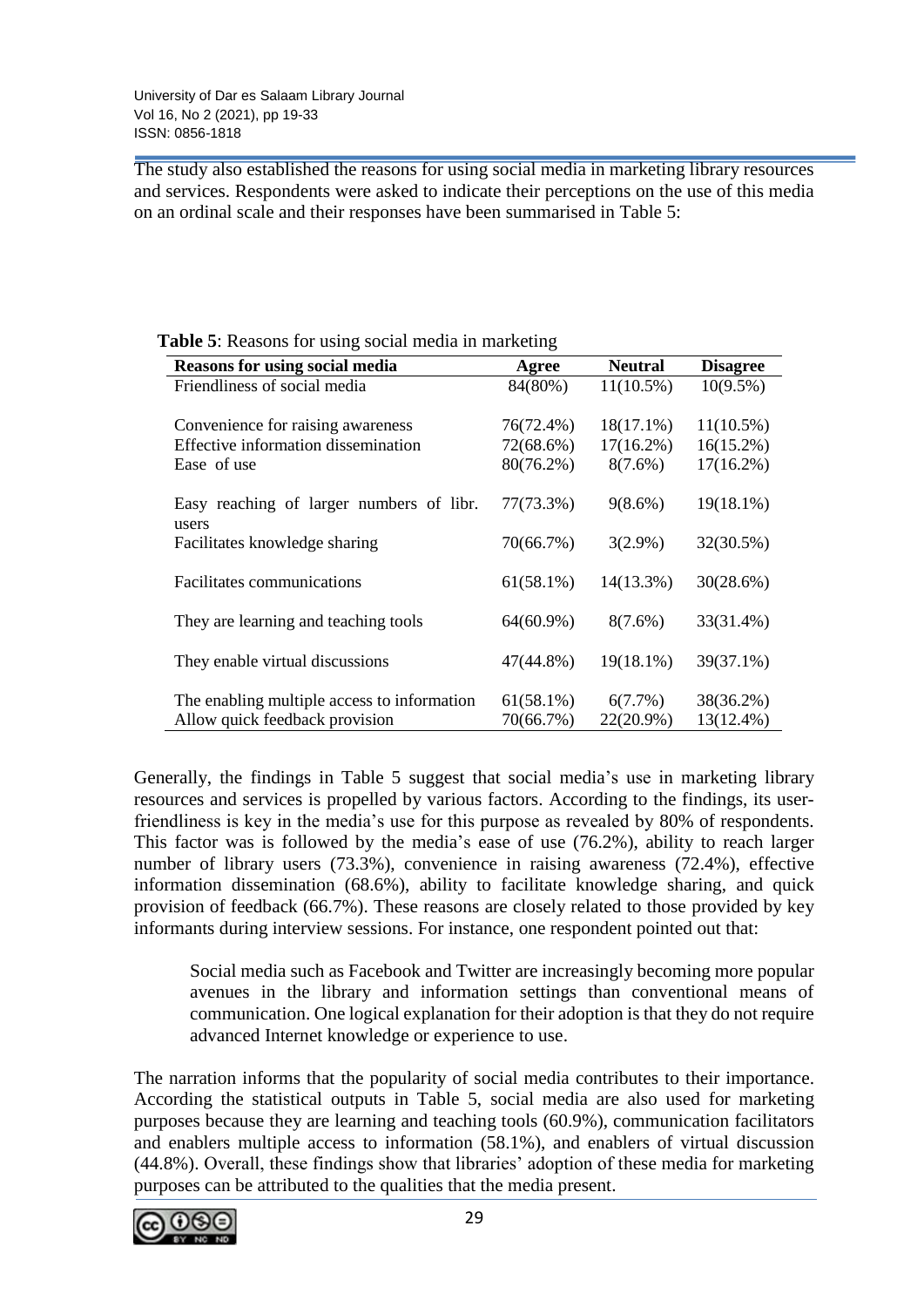#### **Discussion**

This study has investigated the use of social media in marketing library resources and services. Among other things, the findings have revealed that Facebook is the platform most used by the studied libraries to market their resources and services. This is as a result of the popularity and convenience of this media although this does not mean that other media such as YouTube and Instagram are not popular and convenient. The findings also clearly inform that Facebook and Twitter have been formally integrated into the libraries' promotion of resources and services. Despite this, Twitter is insufficiently used for this purpose along WhatsApp. As for Instagram, YouTube, Google and Blogs, the libraries are yet to include them in their formal marketing plans. According to the findings, Facebook is the media that is more effectively used by the libraries studied to market library services and resources. These findings are in line with a number of previous ones (Deng et al., 2016; Ezeani & Igwesi, 2012; Zickuhr, 2010) which document that Facebook was used by many libraries because of its popularity. This is however quite different from what has been noted by Kyung-Sun and Sin-Sei-Ching (2014) that the top three effectively used social media platforms in the academic context in the USA and Singapore were Wikis, Q and A sites and YouTube. Similarly, the findings of this study differ in this respect (effective Facebook usage) from those of other studies (e.g. Mwantimwa & Khoma-Wamunza, 2016; Nduka, 2015). Nevertheless, there are various other studies (e.g. Deng, 2016; Abok & Kwanya, 2014; Mundt, 2013) that reported similar findings to this study's. According to Nduka (2015), the application of social media for educational purposes is very limited primarily because students are unaware of its wider applicability for this purpose.

As the findings inform, some social media were ineffectively used to market library service and resources. Based on the findings, these media appear to be less used because of low promotion of their potential role, lack of a written social media policies, and unreliable internet services. These findings are in agreement with some extant studies (e.g. Chu & Du, 2013; Ezeani & Igwesi, 2012), which revealed that ineffectiveness of social media was attributed to by low awareness, poor internet connectivity, technophobia, and unreliable power supply. This ineffective usage of these media to market resources explains the surveyed libraries' reliance on traditional ways of communications such as notice-boards and face-to-face conversations to market resources and services. This shows that electronic and print media are simultaneous applied by the surveyed libraries to promote services and resources. This finding concurs with Jeremia's (2017) observation that notice-boards and posters were commonly used at SUA to promote library resources and services.

Aside from that, the findings have established different reasons behind the studied libraries' use of social media to market library services and resources. The ability of social media to foster networking, communication, information dissemination and knowledge sharing has made it attractive to the libraries in question. In addition, social media such as Facebook and WhatsApp are user-friendly, convenient, and have wide coverage. Like other electronic applications, social media facilitate multiple accesses to services and resources. Similarly, Khan and Bhatti (2012) agree that social media platforms such as Facebook, MySpace and YouTube are good venues where marketing of libraries' resources and services can be done in addition to institutional websites. These media are important tools for spreading news and service alerts, providing quick updates to online users and publishing library news and press releases for online users.

#### **Study implications**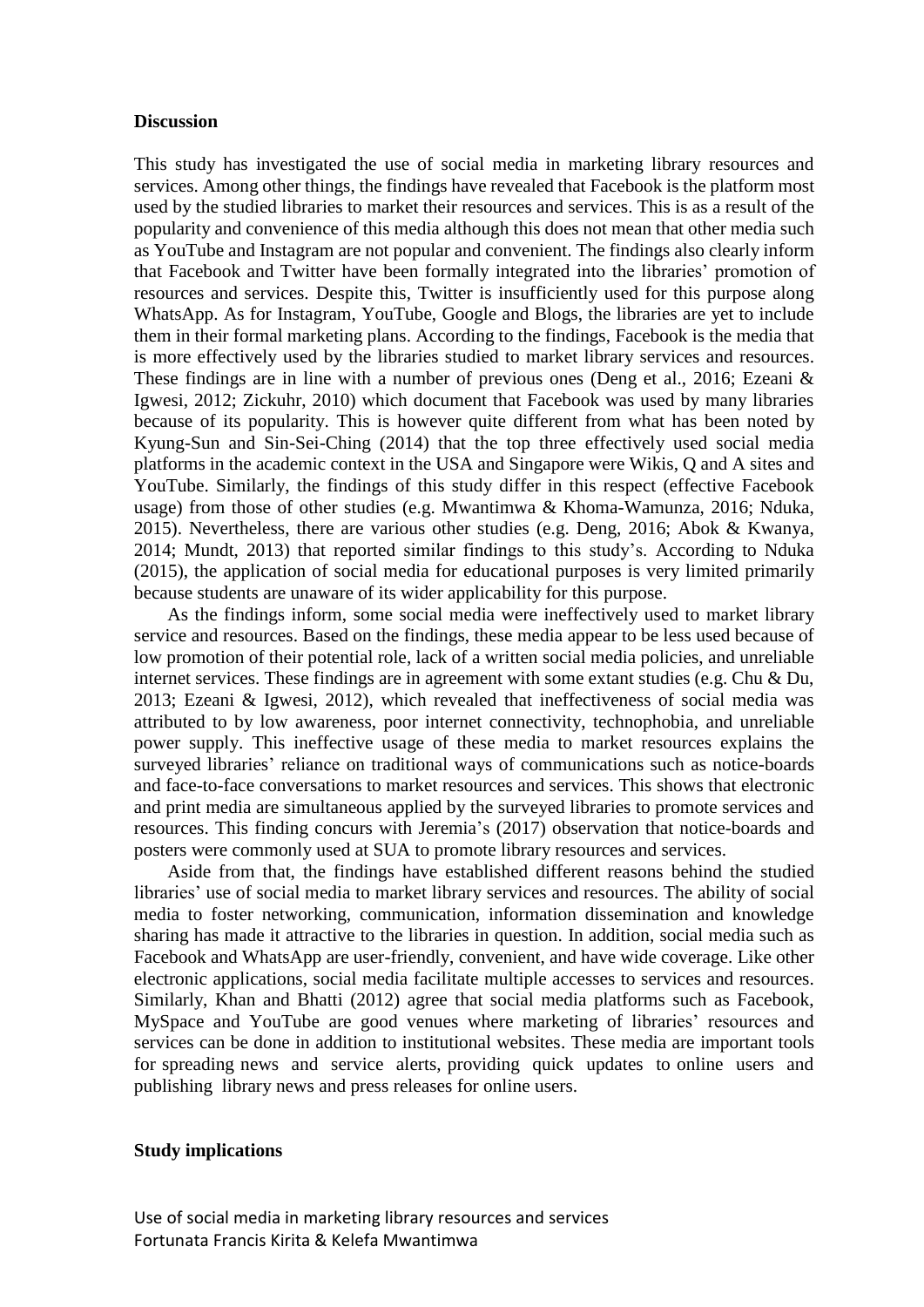University of Dar es Salaam Library Journal Vol 16, No 2 (2021), pp 19-33 ISSN: 0856-1818

The findings of this study can awake other libraries interest in using web resources such as social media to support marketing of services and resources. In all, the study findings are important and provide planners and policy-makers in the Ministry of Education, Science and Technology (MoEST), higher learning institutions with baseline information for formulating plans, policies, strategies, and reforms regarding the integration of social media in academic libraries. Library professionals will be able to rethink their ways of using social media to enhance library services provisions through the findings of this study. Moreover, the study is likely to enhance awareness among university libraries in Tanzania on the importance of social media in marketing library services. Besides, the study's findings contribute to the existing knowledge in the literature on marketing of library resources and services in academic libraries.

## **Study limitations**

This study mainly deployed convenience sampling. The use of this sampling technique has limited the generalisation of the study's findings. As such, a study to extensively explore the application of social in library services promotion is still needed. Apart from that there is a need for conducting a study to examine the current state of service automation in Tanzania's academic libraries and the integration web 2.0 technologies including social media. Also, further research should be conducted to assess the impact of including social media in library service provision.

### **Conclusion and Recommendations**

Social media are important as they enhance library service provision and ensure effective resource usage. Moreover, the media strengthen communications and the dissemination of information through allowing quick responses to information queries. The media also improve current awareness services and simplify information access and use. Furthermore, proper use of social media ensures effective time management in the collection, organisation and management of library operations. The study has identified several challenges facing the selected academic libraries' usage of social media to promote resources and services and based on them, the following recommendations are put forward: It is also important for the two libraries studied to formulate social media usage policies that have to be in harmony with existing institutional ICT policies, library development policies, collection development policies and repository policies. Moreover, the institutions should provide financial support for increasing the bandwidth in their institutions. So, the study suggests that the existing staff should be re-trained to update their skills and knowledge on the promotion and marketing of library services through social media. Furthermore, it is recommended that the use of social media to market library resources and services should be promoted to increase library users' awareness of the kinds of social media their libraries use to support library services delivery.

# **References**

Abok, V.A. & Kwanya, T. (2014). Maximizing the potential of social media to deliver academic library services to students: a case study of the technical University of Kenya Library. *Inkanyiso, Journal of Humanity and Social Sciences,* 8(2), 147-155.

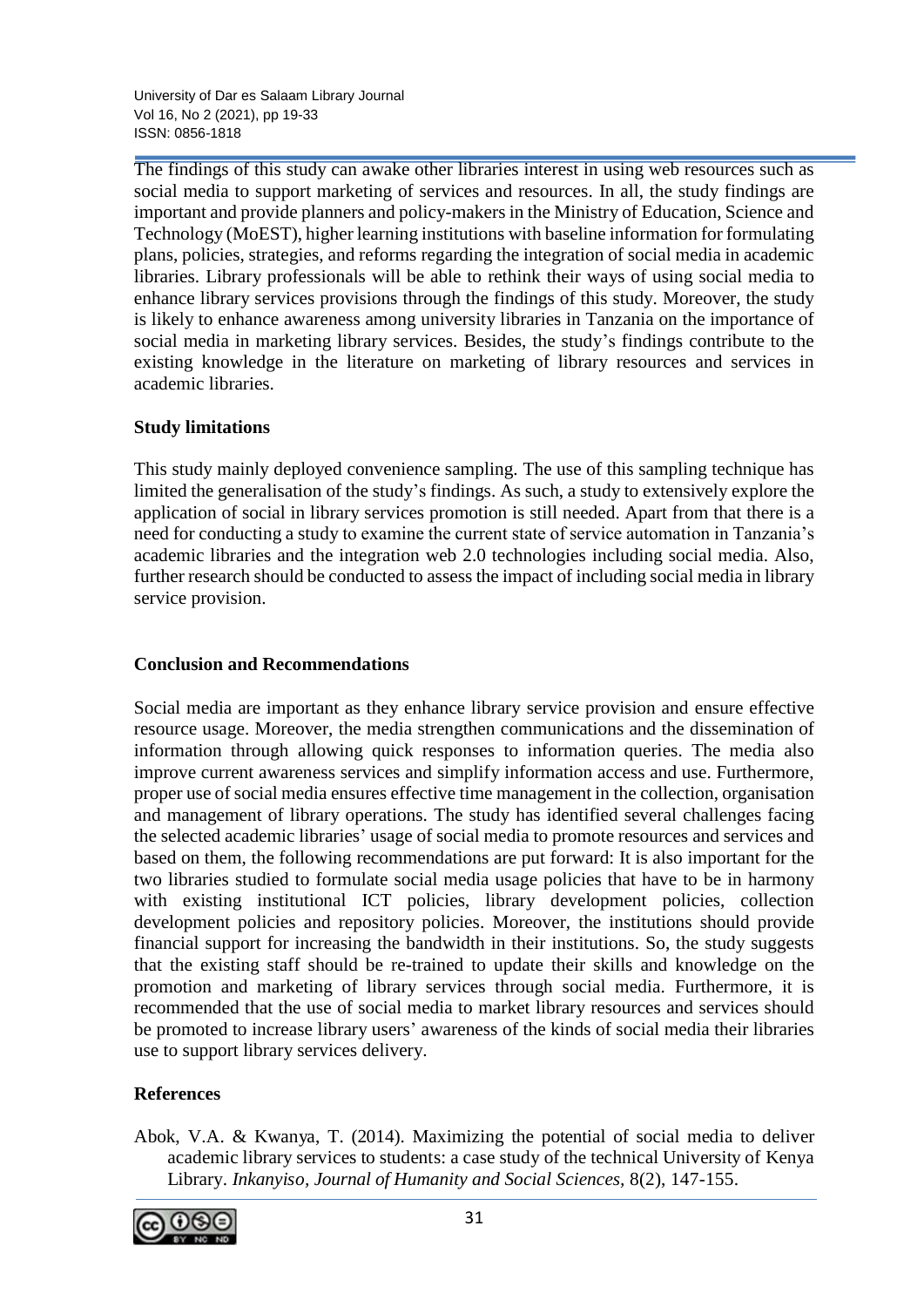- Aina, L. O. (2002). *Research in information science*: *An African perspective*, University of Botswana.
- Alphonce, S. & Mwantimwa, K. (2019). Students' use of digital learning resources: diversity, motivations and challenges. *Information and Learning Sciences*, 120 (11/12), 758-772.<https://doi.org/10.1108/ILS-06-2019-0048>
- Alkindi, S.S. & Suqri, M.N. (2013). Social networking sites as marketing sites and outreach tools of library and information services. *Global Journal of Human Social Science Arts, Humanities and Psychology,* 13 (2), 26-28.
- Babbie, E. (2011). *The Basics of Social Research.* Wadsworth.
- Bosch, T. (2009). Using online social networking for teaching and learning: Facebook use at University of Cape Town. Communicatio: South African Journal for Communication Theory and Research, 35(2), 185–200.
- Burkhardt, A. (2010). Social media: A guide for college and university libraries. *College and Research Libraries News*, 71(1), 10-24.
- Chu, S. K. W. & Du, H. (2013). Social networking tools for academic libraries. *Journal of Librarianship and Information Science*, 4(1), 64-75. [https://www.org/doi:10.1016/j.jsams.2010.03.007.](https://www.org/doi:10.1016/j.jsams.2010.03.007)
- Deng, S., Zhang, Y. & Xu, J. (2016). Social media for librarians and users, a global perspective. American Library Association (ALA) Annual conference, Orlando, 26 June, 2016.<https://stars.library.ucf.edu/ucfscholar/31/>
- Edewor, N., Okite, F., Osuchukwu, N. & Egreajeana, D. (2016). Marketing library and information services in selected university libraries in Africa. *International Journal Advanced Library and Information Science*, 4 (1), 291-300.
- Eligi, I.J. & Mwantimwa (2017). ICT accessibility and usability to support learning of visually-impaired students in Tanzania. *International Journal of Education and Development using ICT*, 13(2), 87-102. [https://www.learntechlib.org/p/180638/.](https://www.learntechlib.org/p/180638/)
- Ezeani, C.N. & Igwesi, U. (2012). Using social media for dynamic library service delivery: the Nigeria experience. *Library philosophy and practice (e-journal)*, No.814. <http://digitalcommons.unl.edu/libphilprac/814>
- Hashim, K., Al-Sharqi, L. & Kutbi, I. (2016). Perceptions of social media impact on social behavior of students: a comparison between arts and science faculty. *Online Journal of Communication and Media Technologies*, 6(4), 147-165. <https://doi.org/10.29333/ojcmt/2574>
- Jain, P. (2013). Application of social media in marketing library and information services: a global perspective. *European Journal of Business, Economics and Accountancy*, 1(1), 1-13
- Jeremia, A. (2017). Librarians' knowledge and skills in marketing resources of selected academic libraries hybrid collections in Tanzania. MA. Dissertation, University of Dar es Salaam.
- Kavulya, J.M. (2004). UniversitylibrariesinKenya:astudyoftheirpracticesandperformance: *[http://edoc.hu-berlin.de/dissertation/kavulya-joseph-muema-2004-02-](http://edoc.hu-berlin.de/dissertationen/kavulya-joseph-muema-2004-02-19/PDF/Kavulya.pdf) [19/PDF/Kavulya.pdf.](http://edoc.hu-berlin.de/dissertationen/kavulya-joseph-muema-2004-02-19/PDF/Kavulya.pdf)*
- Kim, K.S. & Sin Sei-Ching, J. (2014). Social media as information sources: Use and evaluation of information from social media. Final report (2013) OCLC/ ALISE Library and information science research grant project.
- Kiplagat, P. & Ombiro, R.M. (2016). Social media usage and academic performance in secondary schools, Kenya. *International Journal of Trend in Research and Development*, 3 (6), 220-225.
- Khan, S.A., & Bhatti, R. (2012). Application of social media in marketing of library and information services: A case study from Pakistan. *Webology*, 9 (1). <https://www.webology.org/2012/v9n1/a93.html>